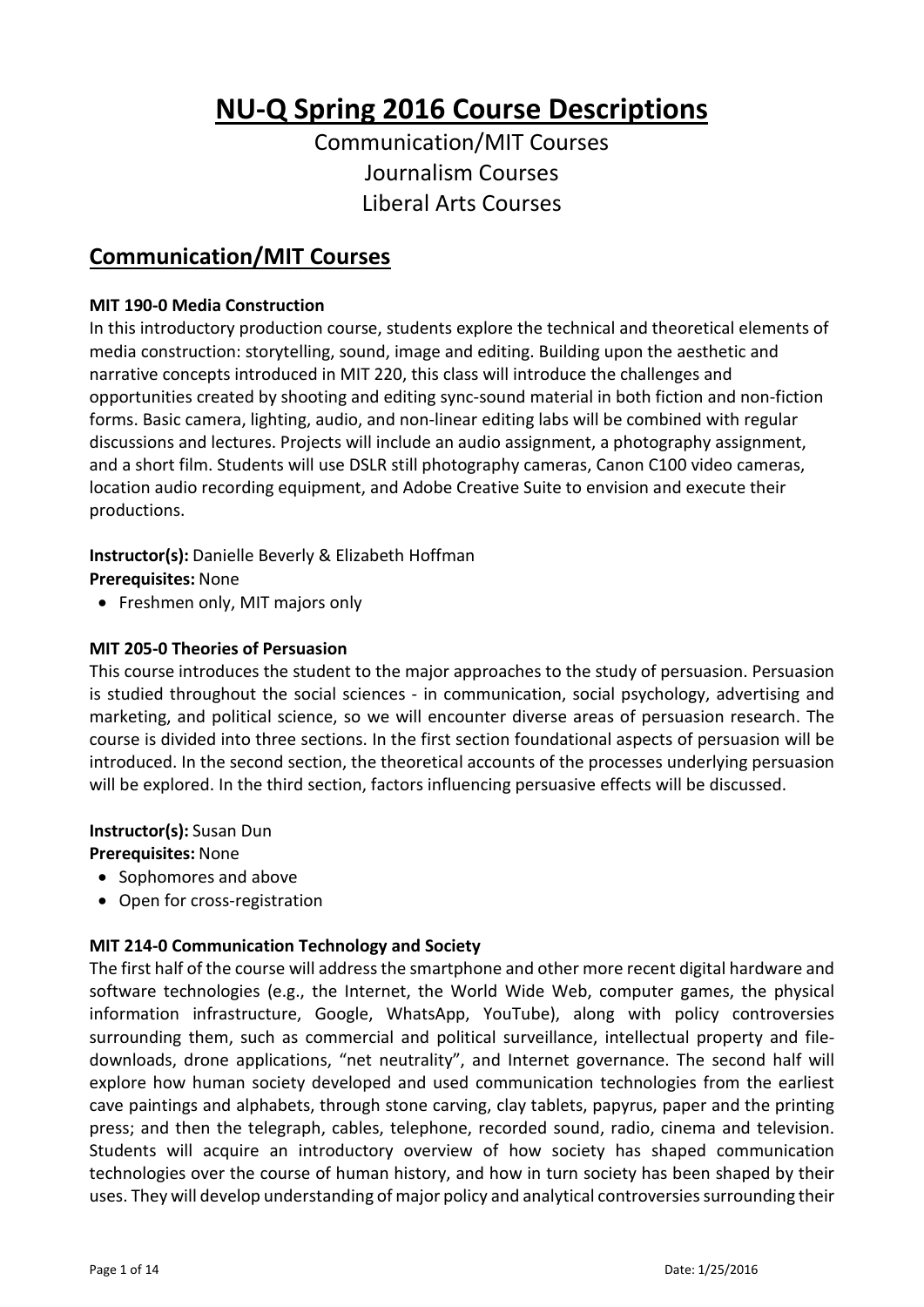applications, including issues of access to media technologies and more general arguments concerning the interrelation of economic and political power with technology.

**Instructor(s):** John Downing **Prerequisites:** None

- Sophomores and above
- Open for cross-registration
- Satisfies Contemporary Media Sequence

## **MIT 230-0 Understanding Media Contexts**

This course introduces students to ways of analyzing the social, cultural, economic, and political contexts in which people produce and consume media, especially television. Surveying foundational scholarship in television and new media theory, the class examines a range of critical approaches, including aesthetic/formal analysis, narrative criticism, ideological analysis, political economy, cultural criticism, and audience reception. Working to advance their analytical skills, students will practice using these approaches to examine issues of style, form, ideology, and identity (e.g., race, ethnicity, class, gender, sexuality, nationality, and generation) in a range of historical and contemporary television shows, commercials, and online videos. American television will be taken up as our primary object of study, but students will also explore TV shows from the MENA region in a group assignment. Ultimately, the goals of the course are: 1) to acquaint students with a range of critical and methodological tools for analyzing the production, reception, and cultural meanings of television; and 2) to strengthen and expand students' understanding of diverse TV content, contexts, and convergences at different times in history.

#### **Instructor(s):** Kirsten Pike

## **Prerequisites:** None

- Sophomores and above
- Open for cross-registration
- Satisfies Media and Politics Minor and Contemporary Media Sequence

## **MIT 260-0 Foundations of Screenwriting**

This course is designed to supply students with tools to expand and enrich their appreciation of all aspects of filmmaking and screenwriting in particular. Students will prepare for eventual entry into the professional world, learning how outside forces can influence the decisions a screenwriter makes. Through the practice of screenwriting, students will do the following: (1) Learn how to represent in words not only story, but also sound design, editing, visual design, and other parameters of media making, (2) Discover how core concepts of character, structure, plot, theme and tone interact within existing and emerging media and (3) Explore a variety of films, topics and exercises towards the inspiration and development of a piece of original work of personal significance. By the end of the course, students will be able to (1) Write in professional screenplay style and format; (2) Generate compelling scenes, characters and stories, distinguishing between derivative, obvious choices and honest, original alternatives that affect and move an audience; (3) Think like a screenwriter, applying the language of constructive screenplay development and criticism to their own work as well as to the work of others.

#### **Instructor(s):** Susan H. Pak **Prerequisites:** None

• Sophomores and above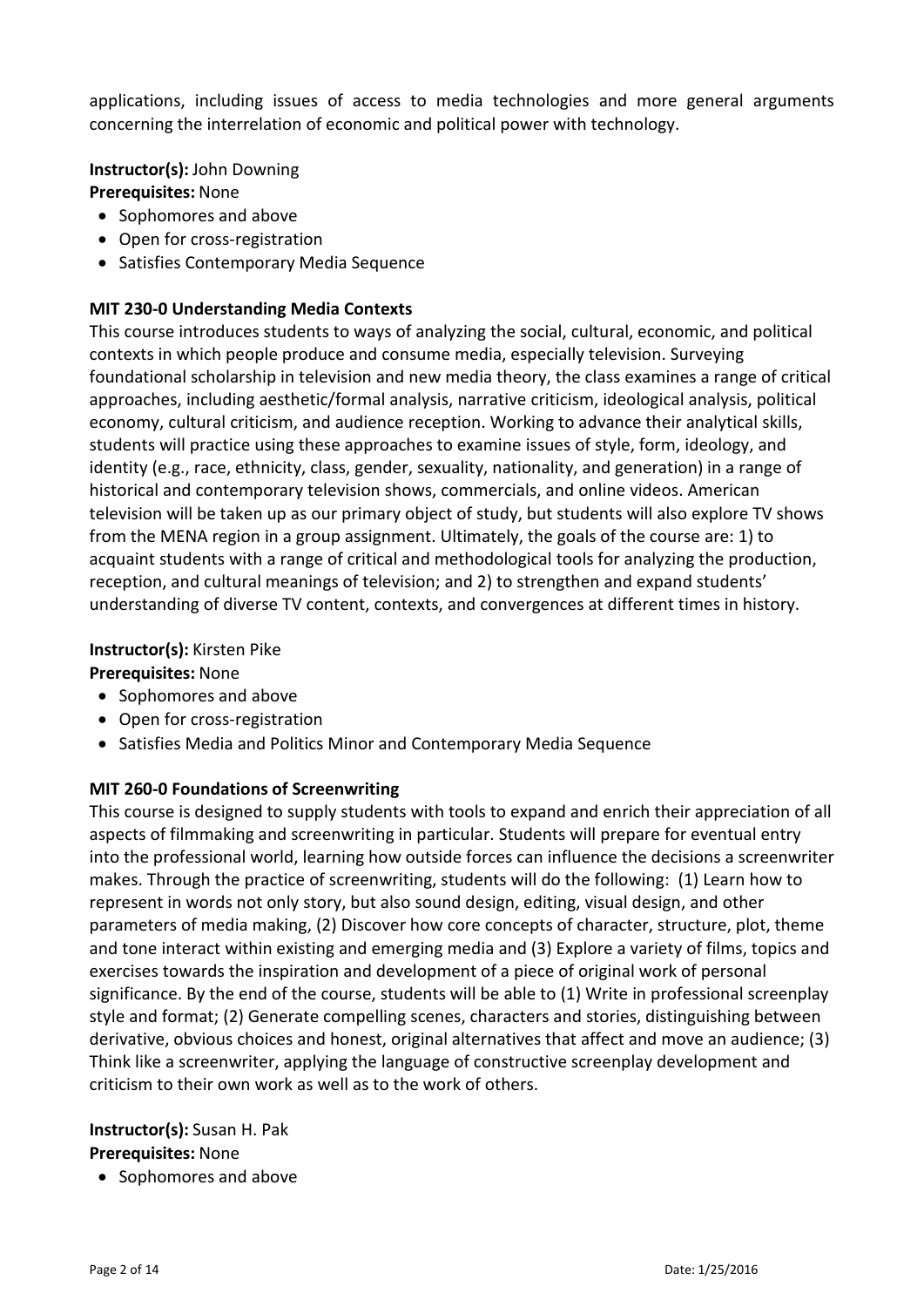## **MIT 313-0 Documentary Film History and Criticism**

This seminar explores the history and theory nonfiction cinema and media. We will engage foundational theoretical questions of the creative treatment of reality in film, and we will discuss how major movements in the history of documentary have responded to those questions with widely varying forms. Each of these shifts in documentary practice throughout its long history has challenged notions of cinematic truth in order address the social, aesthetic, and technological realities of its particular place and time. The course will focus primarily on feature-length documentary cinema, but it will also include some discussion of short-form, art-gallery, and webbased interactive documentary.

# **Instructor(s):** Kaveh Askari

**Prerequisites:** None

- Sophomores and above
- Open for cross-registration
- Satisfies Media and Politics Minor and Contemporary Media Sequence

# **MIT 321-0 Radio/TV/Film Authorship: Disney**

The name "Disney" has achieved nearly mythic status in international media and popular culture. For many, the name evokes treasured childhood memories of watching The Lion King or of discovering Mickey Mouse for the first time. Among film scholars, Disney cartoons represent some of the finest examples of carefully crafted, character-centered animation. For business professionals, the Walt Disney Company has come to symbolize a modern, competitive corporation that seeks to leverage its stories and characters across a range of media platforms in a global marketplace. While many people love Disney films and TV shows, Disney artifacts have also sparked controversy in different countries at different times in history. In order to provide at least a passing familiarity with popular Disney narratives, ideologies, and institutional practices and their significance within modern culture, this course offers a critical investigation of Disney TV shows, live-action and animated films, books, theme parks, advertisements, online media, and corporate materials from the 1930s to the present. One of the primary goals of the course is to explore Disney artifacts as industrial and aesthetic texts, paying particular attention to how ideas about identity, nation, consumerism, politics, authorship, and brand have been circulated to diverse audiences. Ultimately, we will examine how the form and function of Disney media has changed (or resisted change) over time, while also considering how historical factors have shaped the construction and reception of Disney media over the past 85 years.

## **Instructor(s):** Kirsten Pike

# **Prerequisites:** None

- Sophomores and above
- Open for cross-registration
- Satisfies Contemporary Media Sequence

## **MIT 330-0 Topics in Theatre: Creative Collaboration**

This course is designed to provide a creative arena where students can work together in a collaborative process to develop and produce an ensemble project for the stage. Participating in class as playmakers and/or performers, all students will engage in creative research and activities. The course will also consist of required reading, creative writing exercises, character and scene improvisations, and rehearsal process. (The rehearsal process will require additional evening and/or weekend meeting time outside of class during the final 3 weeks.) The course will conclude with a public performance of the play. Actual performance participation in the final production is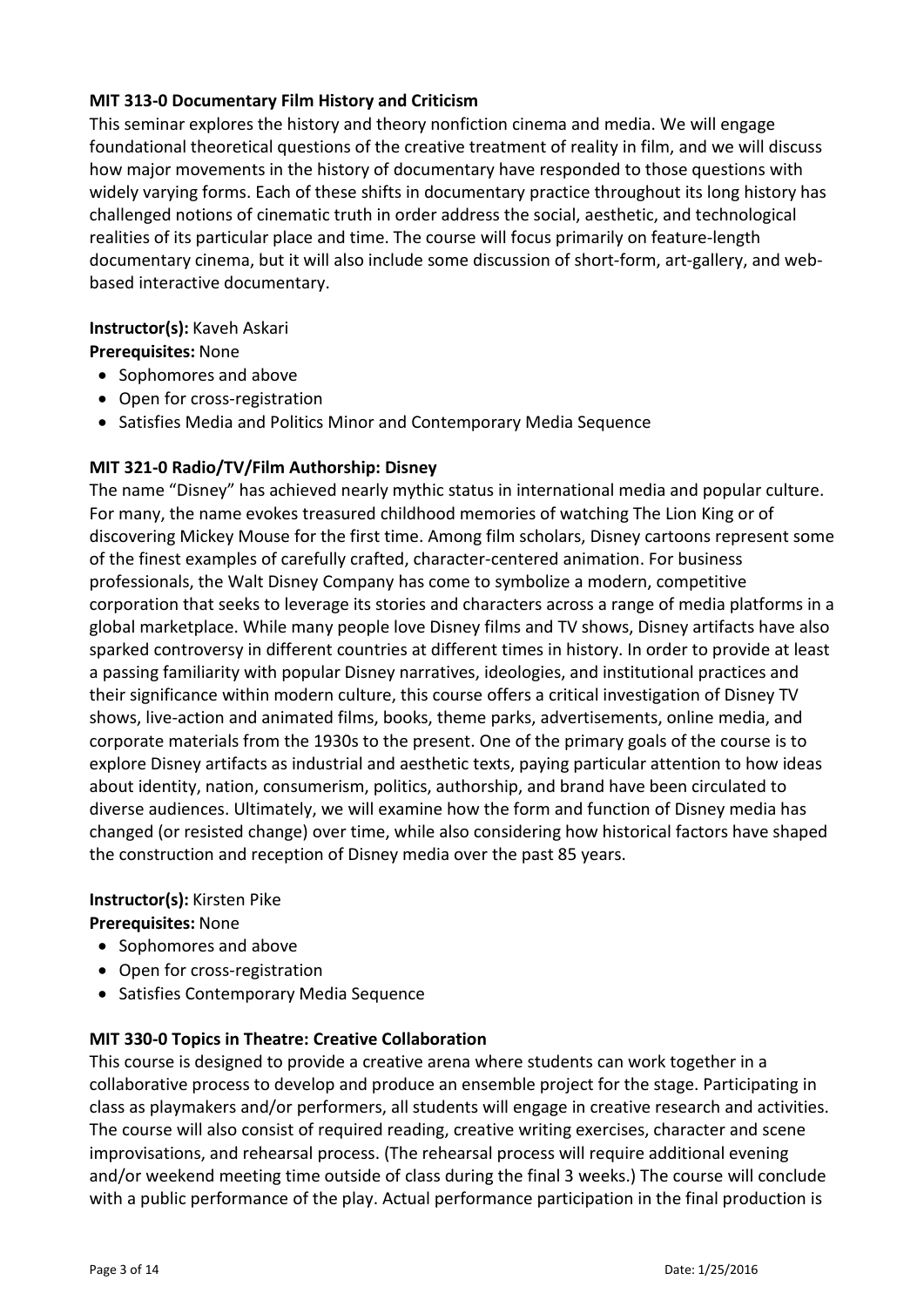not required, however all students will be actively involved in and responsible for a specific aspect of production. Although there is no prerequisite for this course, it is highly advisable that students have previously taken one of the performance courses, THEATRE143 Basic Acting or MIT 298 Principles of Characterization. All students, however, must submit a one-page (maximum) statement prior to registration addressing the questions below. Please submit this via email directly to Professor Woodworth (a-woodworth@northwestern.edu) by November 22, 2015. Please respond to the following questions:

1. Why are you interested in this course?

2. In what areas are you most interested in participating, i.e. actor, singer, choreographer, producer, musician, film creator/director (or others)?

3. What skills and/or talents do you have that you would like to explore as a creative resource for this project?

4. Do you have any other major commitment/s during spring semester that would interfere with rehearsals scheduled outside of class during the last 3 weeks?

#### **Instructor(s):** Ann Woodworth

#### **Prerequisites:** None

- Sophomores and above
- Open for cross-registration
- Consent of instructor required

#### **MIT 349-0 Internship**

This course provides academic structure and guidance for professional internships being completed by students in the Communication Program. The course covers organizational communication and behavior topics, including: organizational cultures; working in teams; managing generational differences; effective workplace strategies; leadership and mentoring; work-life balance; ethics and soft skills; feedback and motivation; technology in the workplace; networking; and starting life as young professional. In this seminar-style class, we discuss the readings and their relationship to events in the job sites; students share their progress reports, questions, and concerns about the work they are completing in various media-related jobs. Students are encouraged to explore the links and gaps between what they have learned in the classroom and what they are learning in the workplace, thereby developing their professional skills while deepening their academic experiences. Students are evaluated on a written final project and presentation and by their work site supervisor, as well as their weekly written responses to the readings, which should show a clear understanding of the readings as well as thoughtful application to the work site.

#### **Instructor(s):** Susan Dun

#### **Prerequisites:** None

- Juniors and above, MIT majors only
- Consent of instructor required
- Students may register for 1-4 units with the instructor's permission

#### **MIT 351-0 National Cinema: Iran**

This advanced introduction to Iranian cinema begins with the first formations of Iranian film culture, long before the 1979 revolution, and continues to the present day. We will follow the careers of award-winning directors, the circulation of films in cinemas and film festivals, and the traditions of Iranian filmmakers working in collaboration with industries based in other locations.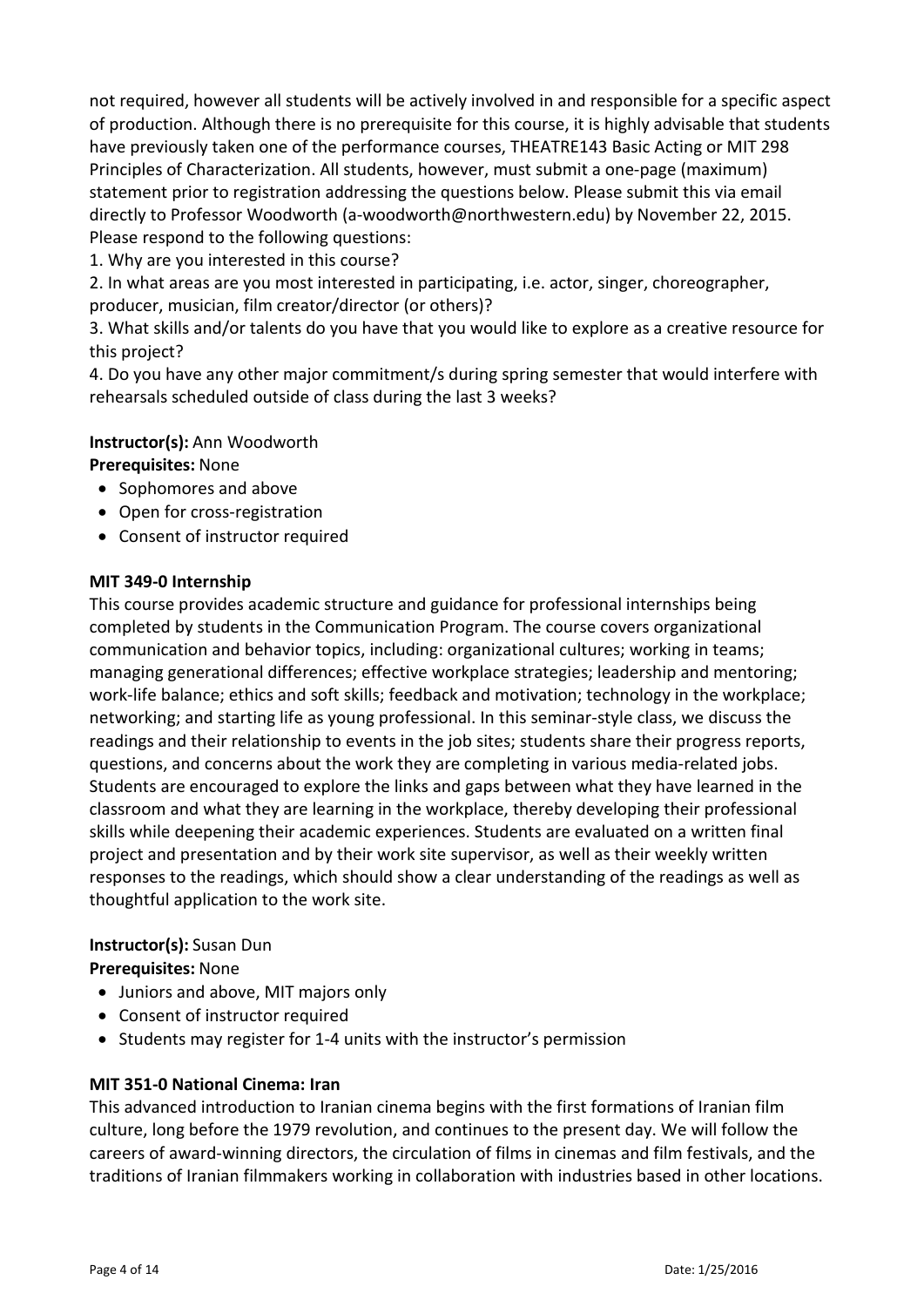We will examine Iran's major films and movements (and some work made in the diaspora) with regard to questions of modernity, gender, globalization, and film's relation to the other arts.

**Instructor(s):** Kaveh Askari **Prerequisites:** None

- Sophomores and above
- Open for cross-registration
- Satisfies Media and Politics Minor and Contemporary Media Sequence

#### **MIT 379-0 Topics in Film/Video/Audio Production: Creating the Comedic Web Series**

As a class, students will write, shoot, and edit six three-minute episodes (one "season") of a comedic web series. Through a Hollywood-style pitch competition, the class will select the narrative theme of the series. After determining the narrative theme, several weeks of writer's rooms will take place, which include scripting episodes, acting rehearsals, and pre-production. These preparations will culminate with one month to shoot, edit, and color correct the series. The final product will be uploaded to YouTube and marketed through a social media campaign on Instagram, Facebook, and Twitter.

# **Instructor(s):** Anne Sobel

**Prerequisites:** MIT 190-0 or JOUR 201-0

• Sophomores and above

#### **MIT 398-0 Undergraduate Seminar: Rhetorical Criticism**

In this course, students will reflect on the various ways in which messages do rhetorical (persuasive) work and will develop a more critical (analytical and evaluative) stance from which to read persuasive messages. In the first half of the semester, they will explore some of the theories and methods that communication scholars have used to study persuasive communication. In the second half of the semester, they will employ some of these theories and methods to develop a detailed critique of a rhetorical text (literary, audio-visual, performative, interactive, multimedia) of their choice. Students will write several short papers that summarize and comment upon the various critical theories and methods. Each student will co-teach (with me) one critical theory or method. Students will write a detailed rhetorical critique of a text of their choice in four steps (Text Description, Critical Stance, Interpretation, Evaluation) and will share their critique with the class in a formal presentation.

## **Instructor(s):** Allwyn Tellis

**Prerequisites:** None

- Sophomores and above
- Open for cross-registration

## **MIT 398-0 Undergraduate Seminar: Health Communication**

Health Communication is designed to provide students with a critical understanding of the main theories that explain the relationship between health communication and health behaviors with a focus on interpersonal and mediated communication as well as mass media campaigns. Students will develop the skills necessary to apply communication and other theories to communication situations to understand and strategically plan health communication campaigns. Health communication, both interpersonal and mediated, is of critical importance in helping to combat diseases such as diabetes and heart disease as well as encouraging people to live healthy lives. The class will help future media professionals understand how to develop and critically evaluate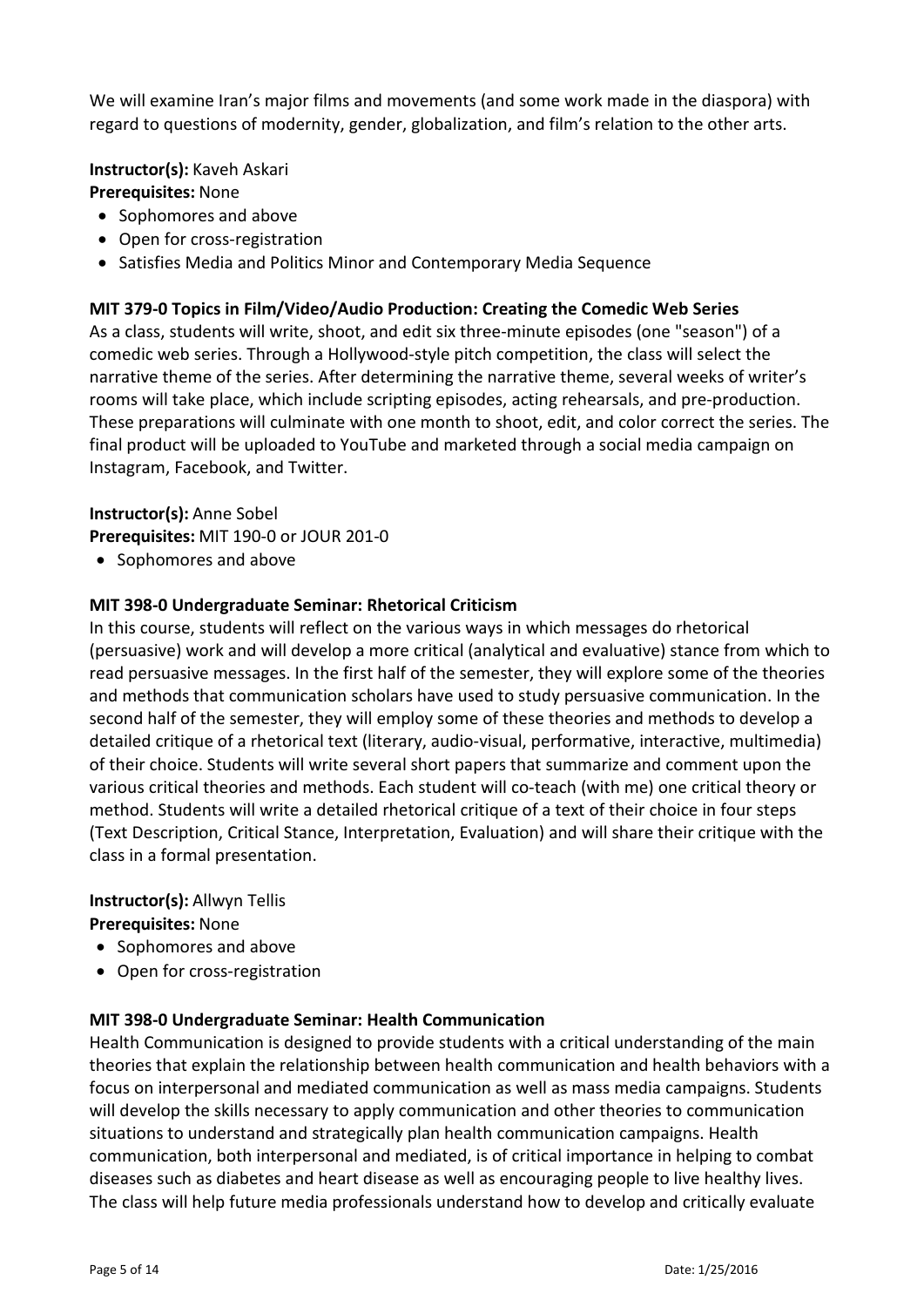effective public health campaigns. While not strictly required, the skills gained in GEN\_CMN Research Methods and MIT 205 Theories of Persuasion will be helpful for this course.

**Instructor(s)**: Susan Dun **Prerequisites**: None

- Sophomores and above
- Open for cross-registration

## **MIT 398-0 Undergraduate Seminar: TV Role Models for Arab Youth**

Communication research and practice is an ideal discipline where an immersive-learning/teaching model can be implemented using real world applications. The primary goal of this course is for students to work collaboratively to investigate the development of children and youth role models on Arab television. Students will acquire an understanding of children and youth television production contexts and then act as a research/production team developing, planning, producing and disseminating their work. As a "capstone" course, students are expected to put into practice their conceptual, research and production skills. After conducting research with television practitioners, students are expected to collaborate on academic paper(s) and produce documentary "vignettes." The course will comprise: discussions, workshops, and field productions.

#### **Instructor(s):** Joe Khalil

## **Prerequisites:** None

- Juniors and above
- Open for cross-registration
- Knowledge of Arabic at an intermediate level is required
- All course participants must be CITI certified to conduct social and behavioral research prior to the first day of class
- Consent of instructor required
- Satisfies Middle Eastern Studies Certificate

# **Journalism Courses**

## **IMC 303-0 Integrated Marketing Communications Strategy**

Introductory course in which students get introduced to basic foundations of IMC (Integrated Marketing Communications); familiarized with IMC practices such as advertising, public relations, branding, promotions, social media marketing, and mobile marketing; understand the integrated approach to IMC; explore issues shaping the practice of IMC such as ethics and industry standards; discover career opportunities and types of jobs in strategic marketing communications in the nonprofit sector, the private sector, or the government.

**Instructor(s):** Ilhem Allagui

**Prerequisites:** None

- Sophomores and above.
- Open for cross-registration

## **IMC 332-0 Public Relations Case Studies**

In this final course leading to the Public Relations Certificate, students analyze contemporary issues and case studies in strategic communication. Students will understand the structure of a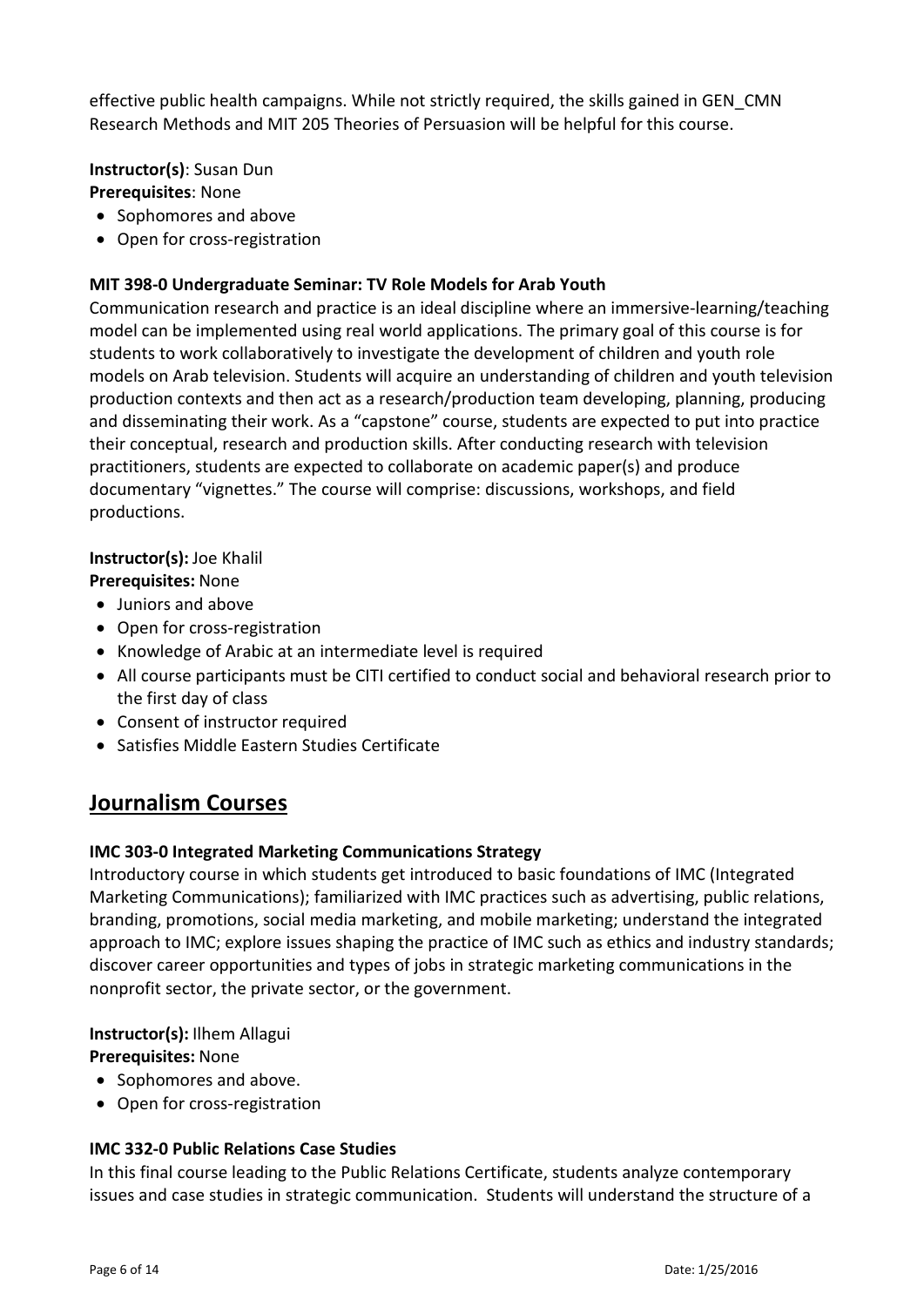communication operation, and will learn through research, planning, and execution in areas such as internal communication, crisis management, media analytics, and corporate social responsibility.

## **Instructor(s):** Greg Bergida

**Prerequisites:** IMC 303 or IMC 330 and IMC 331

• Juniors and above

#### **JOUR 101-0 Introduction to Journalism**

This course provides an overview of journalism fundamentals and will explore how news is defined, reported, written and produced for print, broadcast and online media platforms. Journalism 101 is designed to not only introduce students to journalism, but is tailored to help students begin to develop their own skills in producing content across a variety of platforms for news, sports, business and current affairs.

#### **Instructor(s):** Miriam Berg

**Prerequisites:** None

• ABP students only

## **JOUR 201-0 Reporting, Writing and Multimedia Storytelling**

Introduction to the fundamentals of journalism necessary for any platform or storytelling format. Includes news- and information-gathering; story construction; using basic numbers and data to tell a story and assess information; editing and presentation; ethical issues while covering stories; and visual literacy. The course emphasizes basic reporting and writing skills, plus still photography, photo editing, audio recording, audio editing and audio slideshows.

#### **Instructor(s):** Mary Dedinsky/Abraham Abusharif/Justin Martin

**Prerequisites:** None

• Freshmen and above

#### **JOUR 301-0 Enterprise Reporting in Diverse Communities**

Advanced-skills course on in-depth multimedia reporting and storytelling. By getting to know a specific audience in Qatar and experimenting with a variety of reporting and storytelling techniques, students produce cross-platform content for print, broadcast, and the Web. The course pushes students beyond their comfort zones and provides training in reporting for and about diverse audiences.

# **Instructor(s):** Janet Key and Andrew Mills

**Prerequisites:** JOUR 201-0

• Sophomores and above, JOUR majors only

## **JOUR 342-0 Advanced Online Storytelling**

Advanced Online Storytelling is a 5-week course that prepares journalism students for their residencies by simulating a newsroom environment. It is an intensive exploration of advanced multimedia reporting, which gives students in their junior year the chance to apply all of their multimedia reporting skills to one single class project.

**Instructor(s):** Christina Paschyn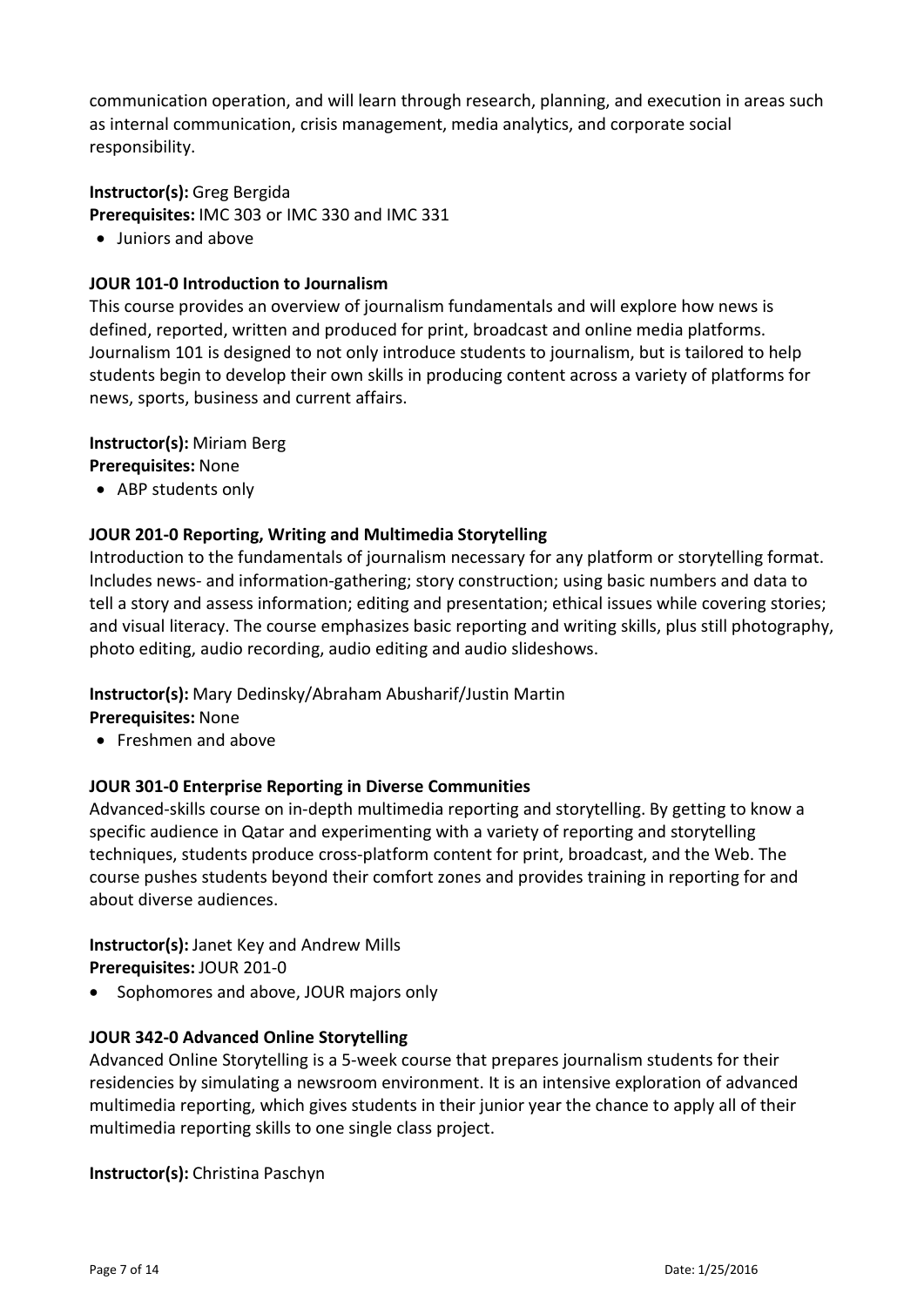**Prerequisites:** JOURN 323-0 Broadcast Production and Presentation OR JOUR 321-0 Magazine and Feature Writing OR IMC 331-0 Public Relation Communication Strategies and Writing.

• Juniors and above JOUR majors only; for students going on residency.

## **JOUR 345-0 Journalism Residency: News Magazine and Feature Writing Residency**

Journalism Residency in Newspaper/Online (2 units). Hones reporting and news writing skills through practical assignments, including multimedia opportunities whenever possible, under deadline pressure and close editorial supervision.

#### **Instructor(s):** Mary Dedinsky

**Prerequisites:** Must enroll and obtain a C or better for JOUR 390-0 Special topics: "Exploring the Future of Digital Journalism". And enroll for JOUR 342 OR JOUR 368 and obtain a C or better.

• Juniors and above JOUR majors only

## **JOUR 355-0 Journalism Residency: Magazine Writing Residency**

Journalism Residency in Magazine (2 units). Exploration of aspects of magazine writing and reporting. Practical assignments, including print and web content whenever possible, in a magazine office with deadline pressure and close professional supervision.

#### **Instructor(s):** Mary Dedinsky

**Prerequisites:** Must enroll and obtain a C or better for JOUR 390-0 Special topics: "Exploring the Future of Digital Journalism". And enroll for JOUR 342 OR JOUR 368 and obtain a C or better.

• Juniors and above JOUR majors only

## **JOUR 365-0 Journalism Residency: Broadcast Reporting**

Journalism Residency in Broadcast (2 units). Gathering television news in the field; writing scripts, readers, voiceovers, packages and on-camera news for reporters and anchors. Practical assignments in a broadcast newsroom under close professional supervision.

#### **Instructor(s):** Mary Dedinsky

**Prerequisites:** Must enroll and obtain a C or better for JOUR 390-0 Special topics: "Exploring the Future of Digital Journalism". And enroll for JOUR 342 OR JOUR 368 and obtain a C or better.

• Juniors and above JOUR majors only

## **JOUR 368-0 Documentary**

This documentary video production class places an emphasis on nonfictional field production. The course combines theory of documentary production, research/pre-production and practical production/post-production elements. Hand-on demonstrations, screenings, readings, lectures and discussion prepare students to produce their own documentary. Students will be required to complete the production elements during class time, both part of a group, as well as autonomously. Classes place a strong emphasis on research, planning and writing skills as these are deemed essential for successful video production.

#### **Instructor(s):** Miriam Berg

#### **Prerequisites:** None

• Juniors and above JOUR majors only; for students going on residency.

## **JOUR 390-0 Special Topics: Exploring the Future of Digital Journalism**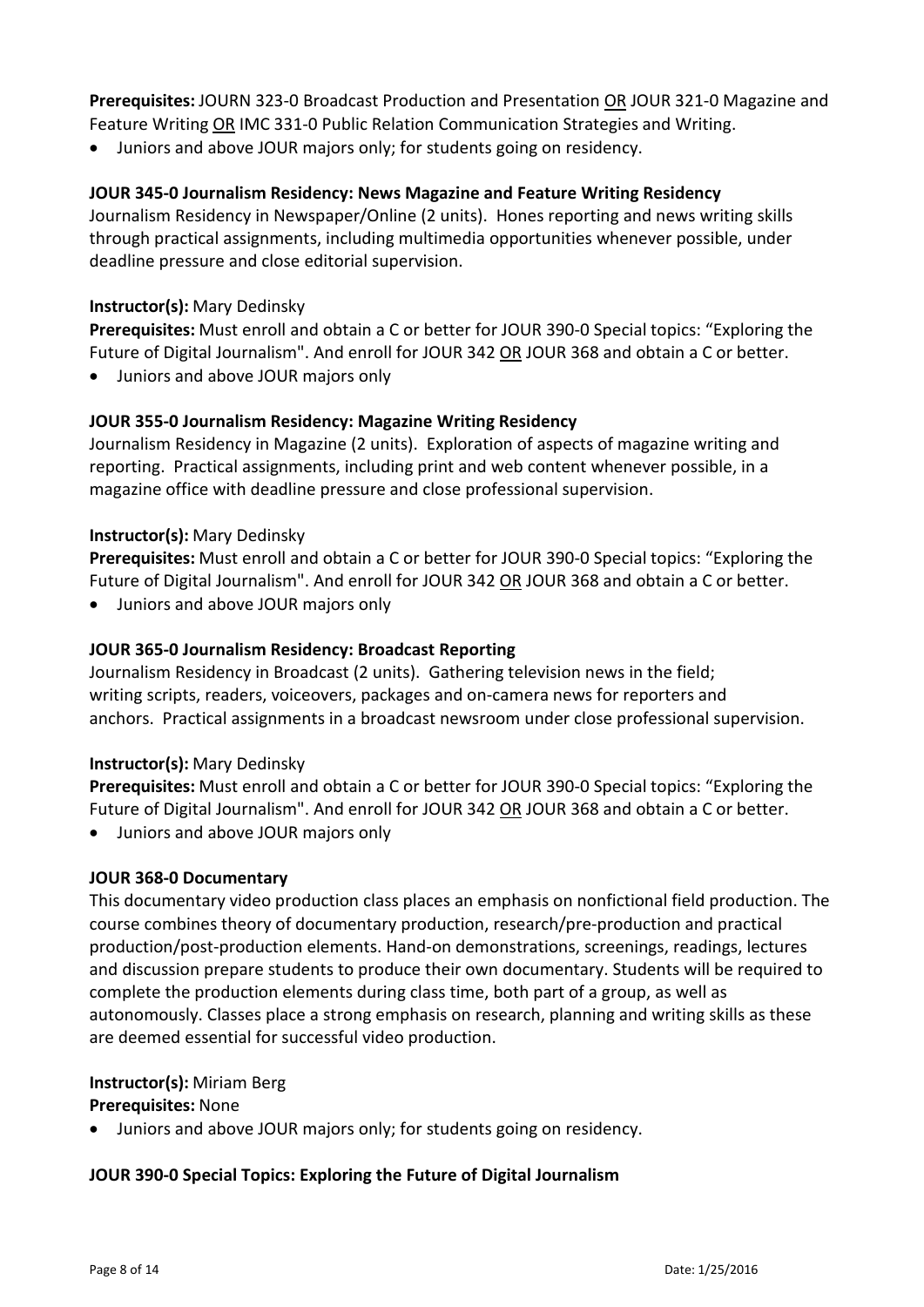Students in this course will explore the ways constant technological change and the digital economy continue to redefine the ways in which journalism is reported, written, produced and distributed. Early in the course you will build knowledge of the structure, evolution and philosophy of the Internet to help understand how and why it continues to be such a force for journalism. From there you will delve into the key areas for opportunity and change that this has created for journalism, paying particular attention to: Transformations in the way news and information is distributed digitally, including present-day channels like social media, mobile and wearable technology and potential future channels like virtual reality and mobile holography; The evolving relationship between news organizations and their audiences, including emerging research about the behavior of online audiences and how news organizations endeavor to better understand those audiences to engage them; Ongoing innovations in the production of journalistic content: new methods of news- and information-gathering using sophisticated digital tools like robots, sensors and drones; and innovative methods for digital storytelling. The course will be rooted in the practical experiences of digital journalists and digital news organizations and will feature guest lectures and case studies of future-oriented digital news organizations like VICE, Reportedly and BuzzFeed.

# **Instructor(s):** Andrew Mills

## **Prerequisites:** None

• Juniors and above JOUR majors only; for students going on residency.

## **JOUR 390-0 Special Topics: Research on Financial investment products marketing in Qatar**

This independent study addresses the topic of how financial services firms promote their investment products in Qatar. The study will focus on marketing activities and strategies used for both conventional and Islamic investment products. The course is divided in three distinct modules. It will first deepen the students' understanding of financial products and their markets. The second module will be a combination of studies of financial services marketing techniques and the construction of a generic model to analyze the financial investment products market in Qatar. The last module will be a research on the ground aimed at testing the model previously elaborated and interviewing financial advisory specialists at local Banks and Financial Institutions.

**Instructor(s):** Giovanni Bandi **Prerequisites:** Econ 242-0

- Freshmen and above
- Consent of instructor required

## **JOUR 395-0 Special Topics: Public Relations Residency**

Practical work under professional supervision in a public relations agency or in a division of a corporate or not-for-profit entity.

## **Instructor(s):** Mary Dedinsky

**Prerequisites:** Completed IMC 331-0 and must enroll and obtain a C or better for JOUR 390-0 Special topics: "Exploring the Future of Digital Journalism ". Enroll for JOUR 342 OR JOUR 368 and obtain a C or better.

• JOUR majors only

# **Liberal Arts Courses**

## **Anthropology 242-0 Anthropology Special Topics: Intro to Middle East Anthropology**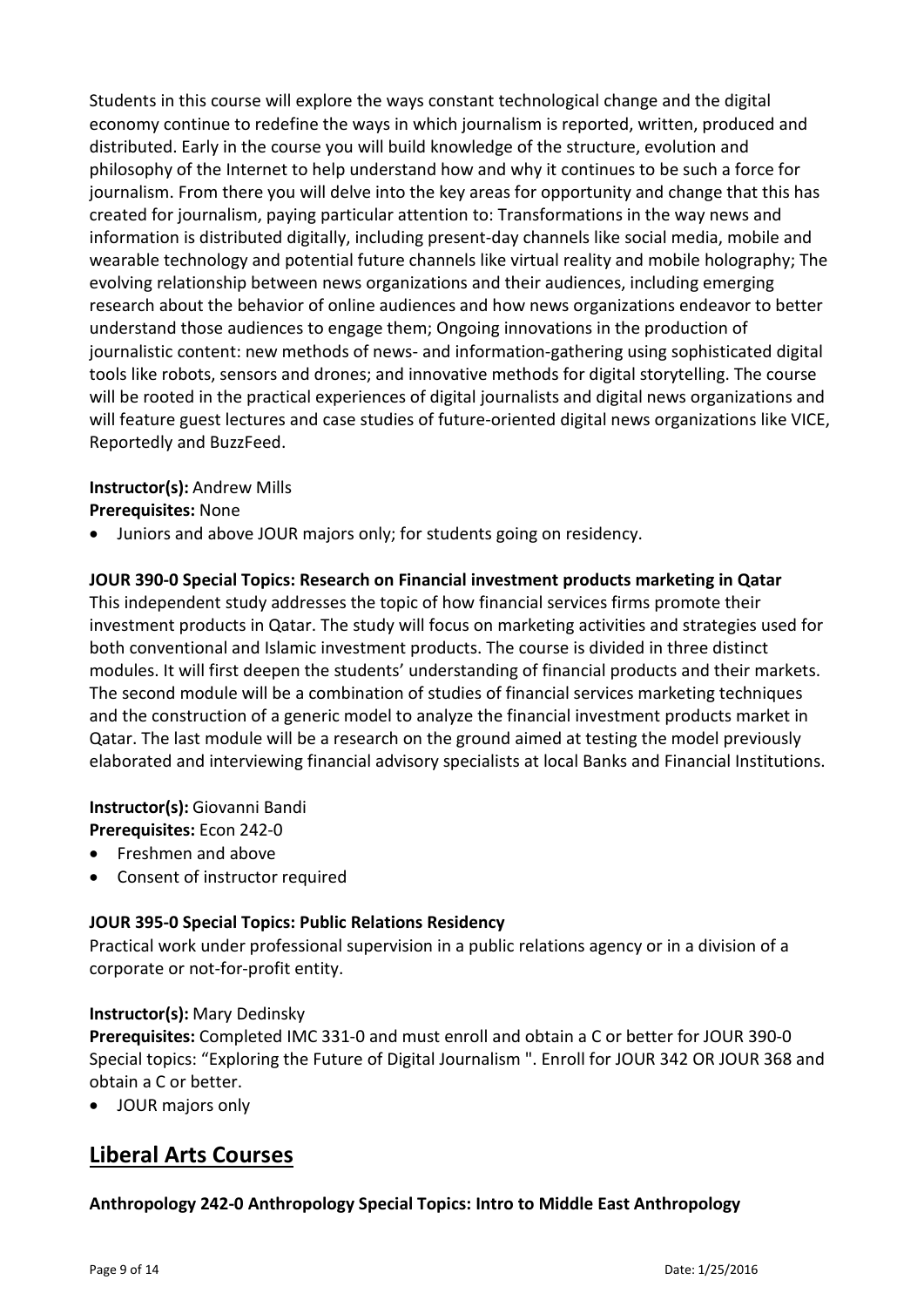Introduction to anthropological approaches to analyzing societies in the Middle East. Students will read ethnographies to study questions of social change, cultural representation, gender, and political conflict, among others.

**Instructor(s):** Sami Hermez

# **Prerequisites:** None

- Freshmen and above
- Open for cross-registration
- Satisfies Middle Eastern Studies Certificate

#### **Anthropology 242-0 Anthropology Special Topics: Living the Law: Political, Law, & Culture**

This course will explore how the state and the law figure into our everyday lives. Anthropologists studying law are concerned with the way law is made, and how it circulates, is embodied, and, essentially, lived. Thus, in this course, students will be asked to consider the politics of law and how this impacts people's lives. We will look at the ways in which institutions of the state shape society through practices of lawmaking, but also how society shapes the state through its daily responses to institutional processes. The course will deal with the following questions: how do people live democratic practices like voting and elections? How are people impacted by discourses of security? How is human rights law mobilized for and against people? How is the citizen and subject constructed through the law? The course will deal with such concepts as citizenship, sovereignty, human rights, colonialism, legal recognition and more. Students will gain an in-depth picture of law in culture and society by studying different parts of the world. They will also be asked to conduct a short ethnographic project that looks at how people live in and through institutions.

## **Instructor(s):** Sami Hermez

**Prerequisites:** None

- Juniors and above
- Open for cross-registration

## **Arabic 142-0 Arabic for Media**

This course offers qualified students an opportunity to develop an understanding of some of the language varieties and linguistic properties of popular media productions in Arabic. After an introduction to selected media samples, students will write critical analyses. With Egyptian political and economic unrest as the focus, they will study, compare, and contrast news coverage on two of the most popular news websites in the Arab world: Aljazeera.net and Alarabiya.net. They may decide to compare that coverage with OnTV and Al Kahira Was Nas.

Next, students will analyze consumer preferences and habits through the study of Ramadan programming on MBC's shahid.net. Intermediate level proficiency in Modern Standard Arabic is required.

# **Instructor(s):** Mounir Ouanaimi

## **Prerequisites:** None

- Freshmen and above; instructor permission only: students should email the instructor for permission to register at: [mounir-ouanaimi@northwestern.edu](mailto:mounir-ouanaimi@northwestern.edu)
- Open for cross-registration

#### **ENGL 103-2 First-Year Writing**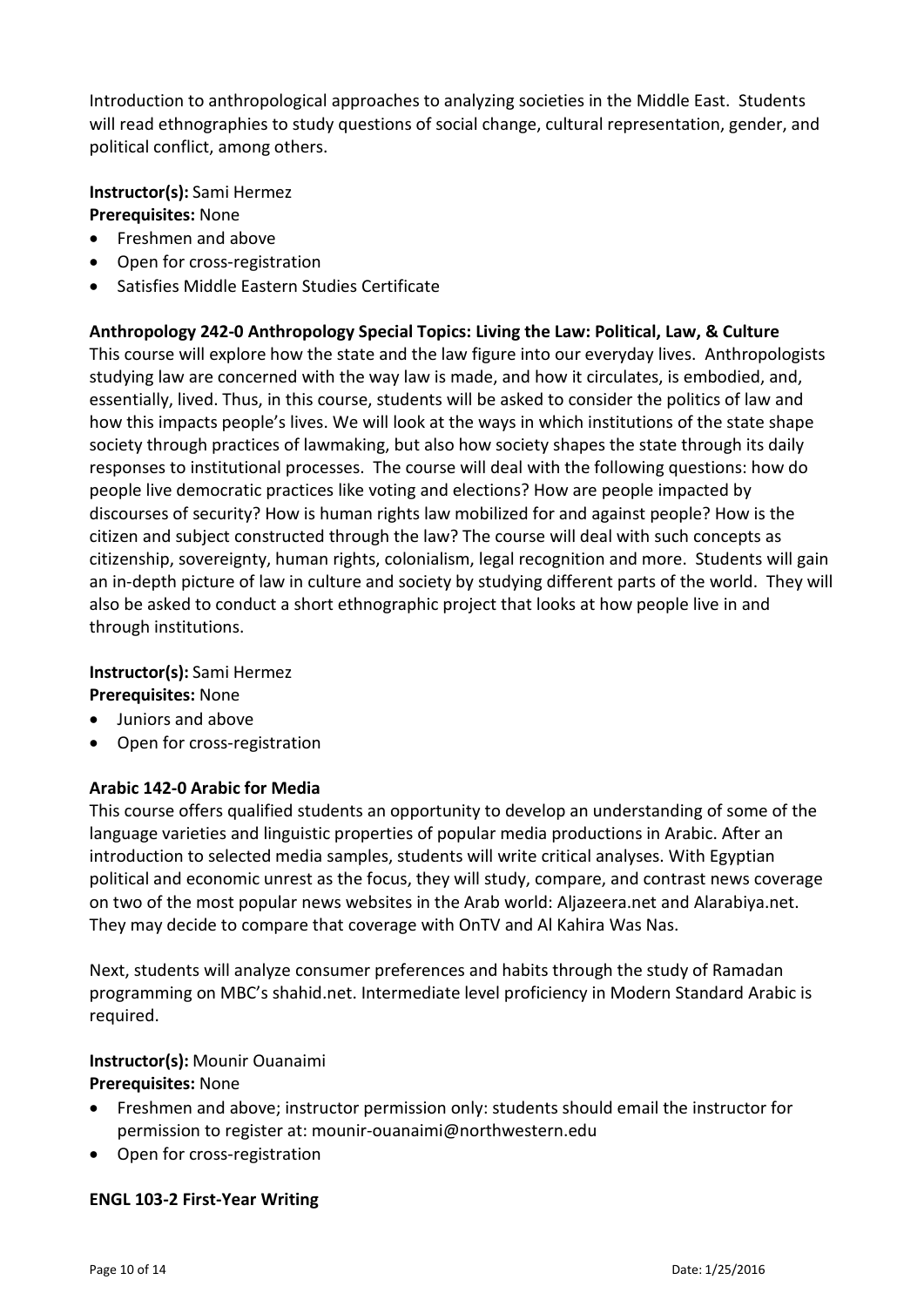In this course students will explore issues in writing for research. They will formulate research questions, identify research methods, select sources, understand research contexts, and assess audience expectations.

**Instructor(s):** Allwyn Tellis/Maria Lombard / Bronwyn Jean Bethel **Prerequisites:** ENGL 103-1

• Freshmen only

## **ENGL 242-0 Topics in Literature: Modern Middle Eastern Literature**

We will read a range of literature from modern Middle Eastern authors: short stories, novels, memoirs, essays and works of drama—most being translated works from Arabic, Persian, Urdu, and Turkish. We will examine and explore the splendors of this region through the voices of its writers and poets, whose literature tells urgent and liberating stories. With a wealth of contextual information that places the writing within the historical, political, and cultural breadth of the region, our analysis will create a vital bridge between modern Middle Eastern and Western cultures.

# **Instructor(s):** Tracy L. Vaughn-Manley

**Prerequisites:** None

- Freshmen and above
- Open for cross-registration

## **ENGLISH 242-0 Topics in Literature: Women as Writers**

This course offers a multi-genre examination of how women writers have directed the trajectories of literature from a broad range of backgrounds and cultures. As women writers, they possess the distinct ability to identify what harms, degrades, denies development and destroys by using writing to illuminate various ways of resistance and resilience. This course will highlight the works of women writers who address the evolving roles of women in society and also consider the factors and figures influential in the reception of their work.

# **Instructor(s):** Tracy L. Vaughn-Manley

**Prerequisites:** None

- Freshmen and above
- Open for cross-registration

## **ENGL 379-0 Special Topics: Contemporary Drama**

Using plays written after World War II, this course examines ways in which theatre holds "the mirror up to nature" (Shakespeare's *Hamlet*), capturing who we think we are, or who we might have been or may still become. Topics will include: political theatre, stylistic and social experimentation, postcolonial perspectives, and representations by previously marginalized groups like women, Africa-descended peoples, Middle Easterners, etc.

# **Instructor(s):** Sandra Richards

**Prerequisites:** None

- Juniors and above
- Open for cross-registration

## **History 242-0 Topics in History: History of Medieval Muslim Empires**

This course provides an overview of the political, intellectual, and social history of the kingdoms (Mamluk, Ottoman, Safavid, Mughal, and Songhay Empires) ruling over Muslim societies from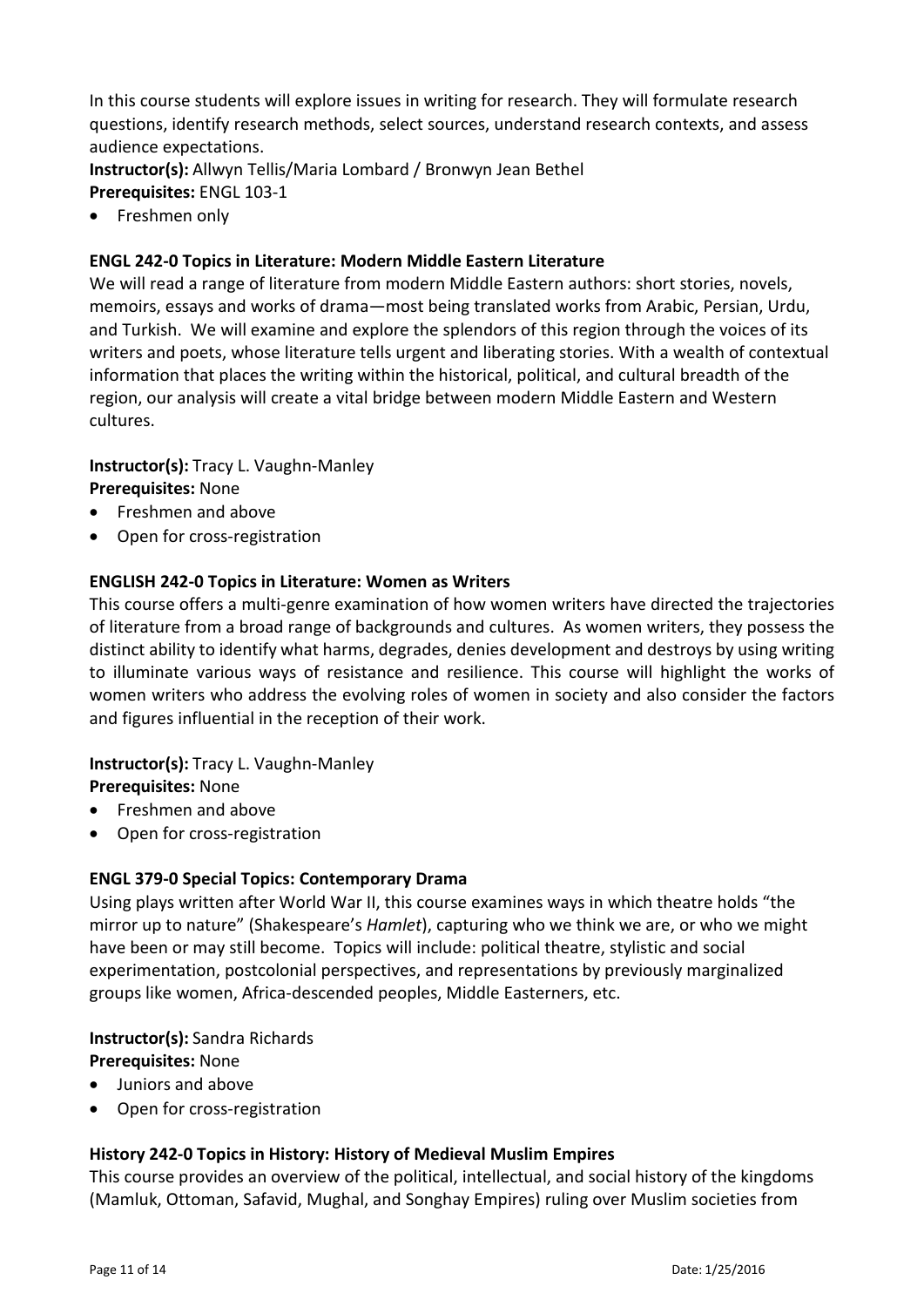roughly 1300-1800 C.E. Since many of the claims about Middle East modernities are made with reference to what came before, this course challenges assumptions concerning the pre-modern political, social and cultural norms.

**Instructor(s):** Zachary Wright

#### **Prerequisites:** None

- Freshmen and above
- Open for cross-registration
- Satisfies Middle Eastern Studies Certificate

# **History 242-0 Topics in History: 20th Century U.S. History**

This course explores the major themes of the history of the United States in the 20th Century. It is designed to be an analysis of the forces that shaped and reshaped American society from 1900 to the present day. In what has become known as America's Century, the United States rose to superpower status abroad and at home began reexamining what it meant to be American. We will focus on how generations of ordinary Americans experienced and responded to this fast paced century. Topics covered in the course include American imperialism, Progressivism, World War I, the Roaring Twenties, the Great Depression, World War II, the Postwar Boom, the Cold War, the Civil Rights Movements, Vietnam War, New Conservatism and Globalism. Special attention will be given to the different ways popular forms of media responded to and, in turn, influenced the major themes of the day.

## **Instructor(s):** Christopher Sparshott

**Prerequisites:** None

- Freshmen and above
- Open for cross-registration

# **History 387-0 History Advanced Special Topics: The Cold War, 1945 - 1991**

In last fifty years of the 20th Century the rivalry between the USA and the USSR brought the world to the brink of nuclear destruction. This course explores the Cold War as a military, political, ideological, and economic contest for global domination. We will examine how the Cold War started in the last days of WW2, spread around the world in a series of proxy wars before ending suddenly in 1991 with the breakup of the Soviet Union. Our primary focus will be on the American experience abroad and at home. Special attention will be given to the different ways popular forms of media responded to and, in turn, influenced the major themes of the Cold War.

# **Instructor(s):** Christopher Sparshott

**Prerequisites:** None

- Sophomores and above
- Open for cross-registration

## **INTERDIS 202-0 Topics in Interdisciplinary: Museums and Society**

Using museums and cultural sites from Qatar and the Gulf States, this course will examine and discuss how these institutions engage with, and in, society. Topics will include the exploration of the backgrounds to museums, early Gulf museums and collections, the re-emergence of museum creation in the 21st century, and how exhibitions aim to communicate and engage with visitors. Through discussions with experts in the field, site visits, and multi-media resources you will critically examine exhibitions and institutions, with particular emphasis on examining how museums in the Gulf contribute to society, as well as how they are shaped by society.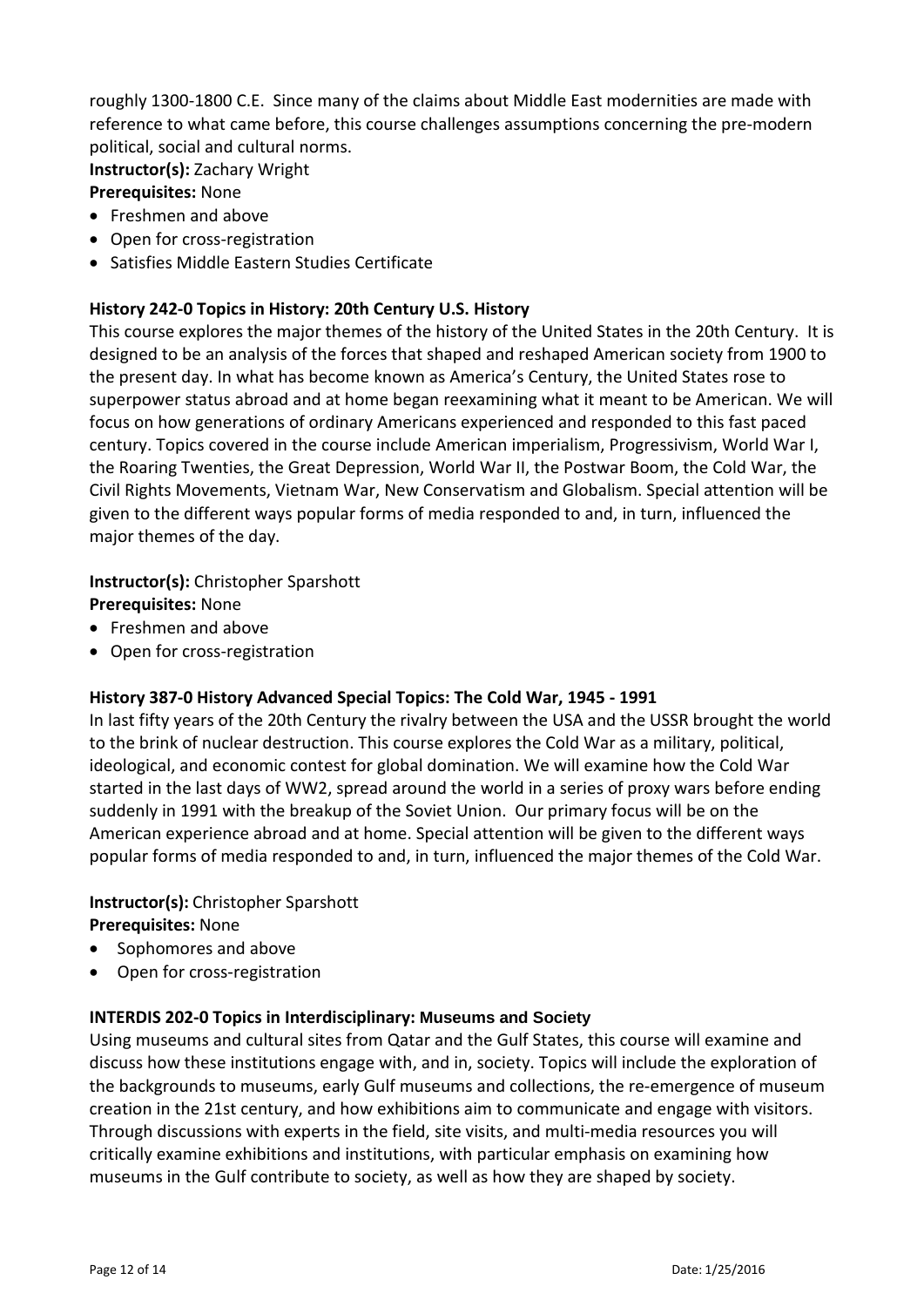**Note:** This course may include as many as 4 visits to museums, scheduled outside of class time. The schedule for these visits will be finalized by consensus among the professor and students.

**Instructor(s):** Pamela Erskine-Loftus

**Prerequisites:** None

• Sophomores and above

# **INTERDIS 242-0 Topics in Science and Technology Studies: Science, Technology & Society**

The course will introduce you to the role of science and technology in different societies around world from different time periods. We will examine several case studies that raise important questions related to the relationship among science, technology, and society. We will explore how both local and global human endeavors influenced the development of science and technology and how societies were in turn shaped by these technoscientific developments. Along the way, important concepts and key terms in Science and Technology Studies will be introduced.

**Instructor(s):** Yulianto (Anto) Mohsin

# **Prerequisites:** None

- Freshmen and above
- Open for cross-registration

# **Poli\_Sci 242-0 Topics in Political Science: Debates in Comparative Politics**

This course provides a dynamic introduction to current debates in comparative politics, enabling students to critically analyze various democratic systems and regime transitions throughout the world. With in-depth case study analysis of Russia, India, and Pakistan, students will evaluate their political systems as well as understand reasons for their development. Students will also develop intellectual skills of political analysis and writing.

#### **Instructor(s):** Jocelyn Sage Mitchell **Prerequisites:** None

- Freshmen and above
- Open for cross-registration

# **Poli\_Sci 309-0 Advanced Topics in Political Theory: Islamism & Politics in the Middle East**

The course combines thematic analysis and case studies. Islamists' perceptions of history and nation, religion and politics, and modernity and morality will be discussed, along with on-going debates concerning equality, democracy, women, non-Muslims, citizenship and civil constitution. The course surveys a wide spectrum of Islamism, from 'moderate' and nonviolent movements such as the Muslim Brotherhood organizations and the Justice and Development Party in Turkey to 'radical' and violent movements such as Al-Qaeda and Hizbullah. The role of the media is also analyzed.

**Instructor(s):** Khaled Al Hroub **Prerequisites:** None

- Sophomores and above
- Open for cross-registration
- Satisfies Middle Eastern Studies Certificate

## **Religion 242-0 Topics in Religion Studies: Islamic intellectual History**